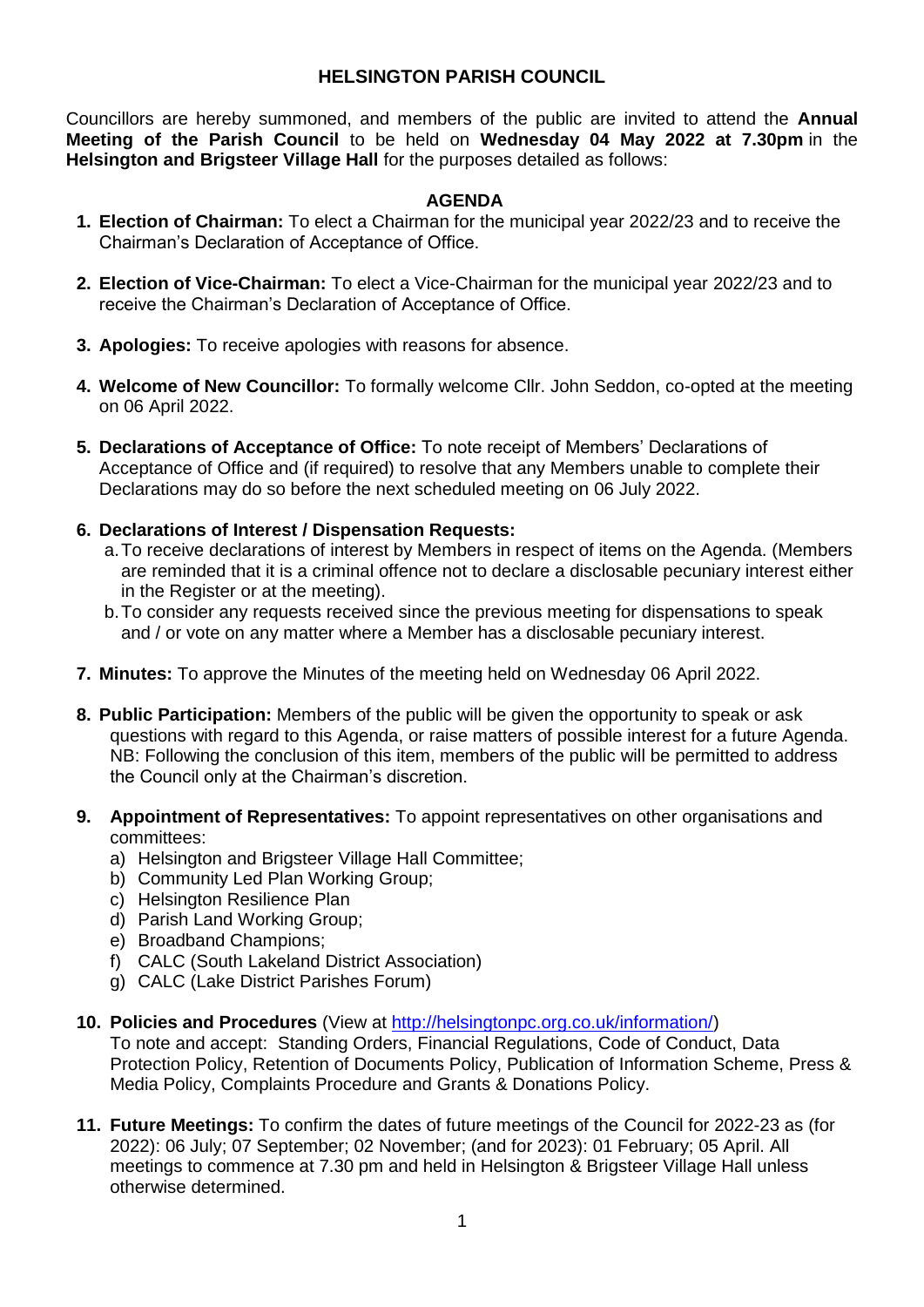### **12. Annual Governance & Accountability Return 2021-22 (AGAR)**

- **a) Certificate of Exemption:** To approve completion of the Certificate of Exemption (from Limited Assurance Review) and to authorise the Clerk to submit the Certificate to the External Auditor.
- **b) Annual Internal Audit Report 2021-22:** To receive and approve the Annual Internal Audit Report 2021-22 for the AGAR or to make provision for approval if not available.
- **c) Annual Governance Statement 2021-22:** To receive and approve the Annual Governance Statement 2021-22 for the AGAR
- **d) Accounting Statement 2021-22**
	- i) To receive and note the Bank Reconciliation and Budget Monitoring Statement for the year ended 31 March 2022
	- ii) To receive and approve the Accounting Statements 2021-22 for the AGAR
	- iii) To receive a copy of the Budget for 2022-23 for information
- **e) Notice of the Period for the Exercise of Public Rights Relating to the Annual Accounts:** To note that the period for the Exercise of Public Rights will be 13 June – 22 July 2022.

### **13. Finance**

- a) To **Authorise** the following payments: i) CALC Annual Subscription 2022-23 *£143.80*
- b) To **Note** receipt of Precept on 25/04/22 **E9,906.77**
- c) To **Agree** the increase of Clerk's monthly standing order for salary from £349.74 to £355.81 w.e.f. May 2022 (back-pay National Award for 2021-22)
- d) To **Agree** the following payments in principle subject to final amounts and confirmation of payments by email:
	- i) Julie Hartley (Internal Audit Fee (£100 in 2021-22)
	- ii) Zurich Municipal Annual Insurance Premium due 01 June 2022 (£224.00 for 2021-22)
- d) Bank Mandates: To receive update report
- **14. Planning:** To note the following applications, responses, decisions and updates:
	- **a**. **Lake District National Park Authority:** View applications, responses / decisions online at: [http://www.lakedistrict.gov.uk/swiftlg/apas/run/wphappcriteria.display](http://www.lakedistrict.gov.uk/swiftlg/apas/run/wphappcriteria.display%E2%80%AF)
		- i. **7/2022/5267: Orchard House, Brigsteer:** Alterations and extension as detailed. Appears to be a re-submission of 7/2021/5720 (already considered – No Objection submitted).
	- **b. South Lakeland District Council:** View applications, responses and decisions online at: [http://applications.southlakeland.gov.uk/planningapplications/welcome.asp\)](http://applications.southlakeland.gov.uk/planningapplications/welcome.asp)%E2%80%AF)
		- i. **SL/2021/0775: Land south of Prizet Filling Station Southbound:** Construction of a new business building etc. No Objection submitted. **Not yet determined.**
		- ii. **PN/2022/0015: 4 locations Milnthorpe Road & A591** for erection of 4xlightweight poles under The Electronic Communications Code (Reg. 5). **Approved 14/03/22**
		- iii. **SL/2022/0196: Prizet House LA8 8AB:** Non-material amendment to planning consent SL/2020/0794. **Not yet determined.**
		- iv. **SL/2022/0356: 2, Gatehouse Cottages:** Internal and external repairs and refurbishments. Date for comment – 16/05/2022

### **15. Parish Land:** To note updates on:

- a) Land opposite the Village Hall
- b) Tree Work on Parish Land
- c) Drainage on the Parish Road
- d) Registrations of Title

### **16. Highways**

- a) To receive a report on the Highways Defects Schedule
- b) Low Lane: update